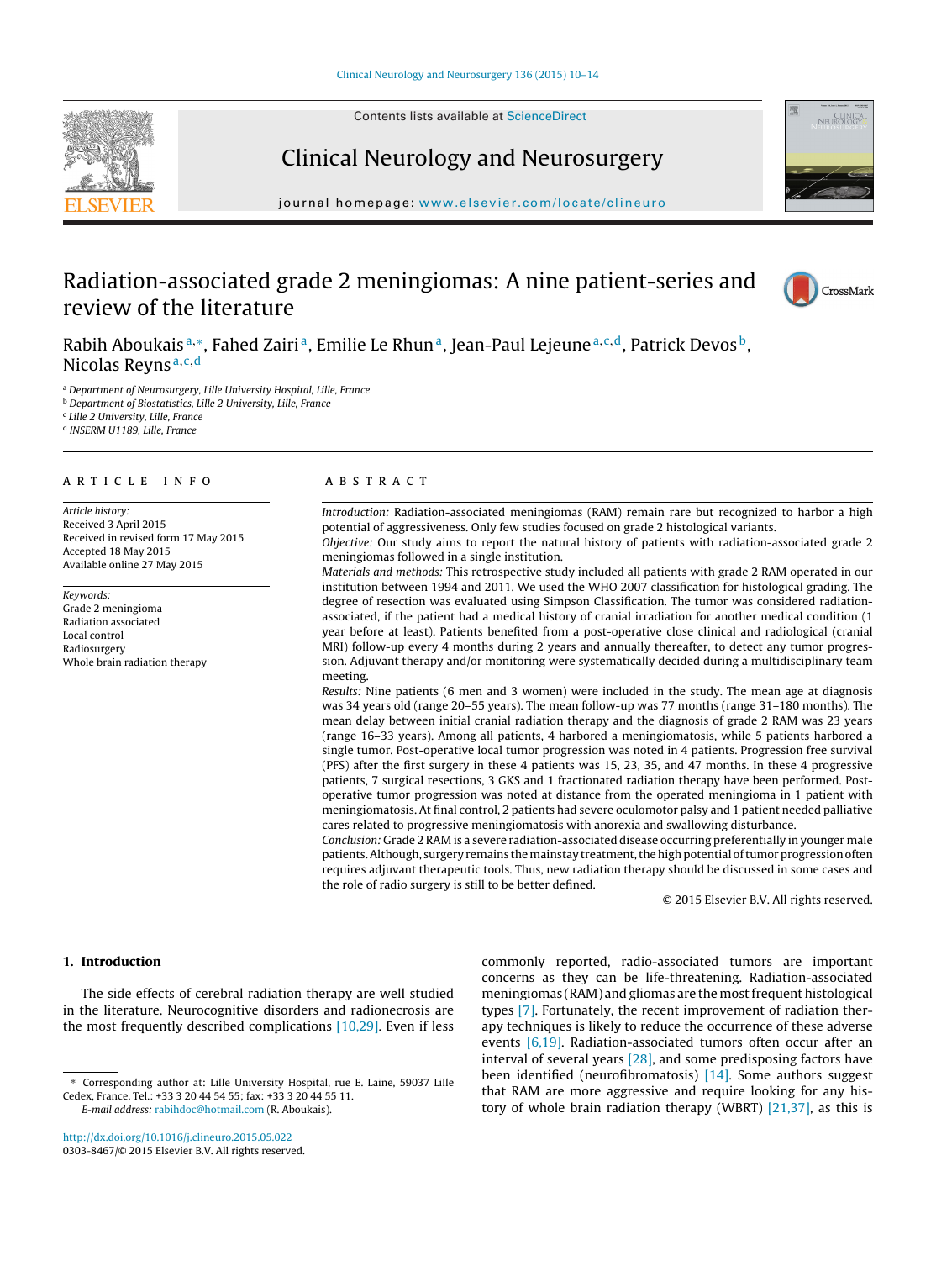<span id="page-1-0"></span>

| Table 1                             |  |
|-------------------------------------|--|
| Summary of main demographical data. |  |

| Patient | Age at diagnosis<br>(years) | Initial irradiated<br>disease | Delay between radiotherapy<br>and diagnosis of grade<br>2 meningioma (years) | Meningiomatosis | Location      | Simpson | Local<br>progression | Distant<br>progression |
|---------|-----------------------------|-------------------------------|------------------------------------------------------------------------------|-----------------|---------------|---------|----------------------|------------------------|
|         | 20                          | Medulloblastoma               | 16                                                                           |                 | Convexity     | 4       |                      |                        |
|         | 29                          | Leukemia                      | 20                                                                           |                 | Convexity     |         |                      |                        |
|         | 54                          | Lymphoma                      |                                                                              |                 | Convexity     |         |                      |                        |
|         | 24                          | Leukemia                      | 21                                                                           |                 | Falx cerebri  |         |                      |                        |
|         | 38                          | Astroscytoma                  | 29                                                                           |                 | Cranial base  | 2       |                      |                        |
|         | 34                          | Leukemia                      | 33                                                                           |                 | Convexity     | 2       |                      |                        |
|         | 27                          | Leukemia                      | 25                                                                           |                 | Convexity     |         |                      |                        |
|         | 55                          | Cutaneous angioma             | 25                                                                           |                 | Convexity     |         |                      |                        |
|         | 28                          | Leukemia                      | 22                                                                           |                 | Cranial basis |         |                      |                        |

rarely spontaneously reported by patients. As grade 2 RAM is of rare occurrence, there is a lack of studies, which focused on this particular histological subtype. Moreover, the studies concerning RAM, were performed before the WHO 2007 classifications [\[23\]](#page-4-0) and they mixed between all grades of meningiomas [\[27,31,37\].](#page-4-0) Our study aims to report the natural history of patients with radiationassociated grade 2 meningiomas operated in our institution.

## **2. Patient and methods**

## 2.1. Population

This study is the retrospective analysis of prospectively collected data. The patient population is the same than from the previous paper [\[1\].](#page-3-0) This is a subgroup for further analyzing RAM and its natural history and outcome. Using the local database we studied the medical records of all patients who underwent the resection of a grade 2 meningioma at the Lille University Hospital between 1994 and 2011. Surgical resection has been measured using the Simpson Classification. Histological grading has been confirmed using the WHO 2007 classification [\[23\].](#page-4-0) Grade 2 meningiomas are defined by one or more of following criteria: (1) chordoid or clear cell histologic subtype, (2) 4–19 mitoses per 10 high-power field (HPFs), (3) brain infiltration, and (4) three or more of the following five histologic features: small cell change, increased cellularity, prominent nucleoli, sheet-like growth, or necrosis. The diagnosis of grade 2 RAM has been retained for patients with a medical history of cranial irradiation at least 1 year before, while other patients have been defined as sporadic grade 2 meningiomas. We noted if patients underwent early postoperative radiotherapy or not.

#### 2.2. Clinical and radiological follow-up

Patients benefited from a close postoperative clinical and radiological (cranial MRI) follow-up every 4 months during 2 years and annually thereafter, to detect any tumor recurrence or progression. The size and the location of the tumor were evaluated by the neuro-radiologists of our institution. Adjuvant therapy and/or monitoring were systematically decided during a multidisciplinary team meeting.

#### 2.3. Progression criteria

Local recurrence has been defined as the occurrence of a newly visible tumor (cranial MRI) in the surgical site or directly in contact with the surgical border. For patients with incomplete resection (Simpson 3–5), local progression was considered when the residual tumor increased in size. Distant recurrence was defined by the occurrence of anewly visible tumor onMRI atdistance fromthe surgical site. Distant progression was defined by the increase in size of a known distant tumor in case of meningiomatosis. All tumor

recurrences or progressions were confirmed by the neuroradiologist of our institution.

## 2.4. Statistical analysis

Survival estimates have been computed using the Kaplan–Meier method. Comparisons of survival curves have been performed using the Log-rank test. Statistical analysis was performed using the SAS Software (Cary, NC, USA), V9.3.

## **3. Results**

# 3.1. Population

Among all patients ( $n = 167$ ) operated in our institution between 1994 and 2011 for a grade 2 meningioma, 9 harbored a RAM (5.3%). Among all patients, 4 harbored a meningiomatosis (2 or more tumors), while 5 patients harbored a single tumor. There were 6 men and 3 women with a mean age at diagnosis of 34 years old (range 20–55 years). No patient harbored a neurofibromatosis. The mean follow-up was 77 months (range 31–180 months). The indications for prior WBRT (Table 1) were leukemia  $(n=5)$ , lymphoma  $(n=1)$ , medulloblastoma  $(n=1)$ , astrocytoma  $(n=1)$ , cutaneous angioma ( $n = 1$ ). The mean delay between initial cranial radiation therapy and the diagnosis of grade 2 RAM was 23 years (range 16–33 years).

### 3.2. Initial presentation

All patients were symptomatic as they were referred to our institution for the onset of progressive neurological symptoms: intracranial hypertension was noted in 5 patients, neurocognitive disorder in 3 patients, hemiparesis and aphasia in 1 patient, seizure in 5 patients and visual disturbance in 2 patients. Cranial MRI revealed a unique tumor in 5 patients and 2 or more tumors in 4 patients (meningiomatosis). Concerning the operated meningiomas, 6 were located on the convexity, 2 on the cranial basis and 1 on the falx cerebri.

#### 3.3. Postoperative course

No excessive bleeding and no particular complication were noted during the procedures. The extent of resection was considered as Simpson 1 in 6 patients, Simpson 2 in 2 patients and Simpson 4 in 1 patient. Two patients experienced transient oculomotor nerve palsy after the resection of a meningioma located on cranial basis. No other complication has been reported. Histological findings revealed atypical meningioma in 7 patients, chordoïd meningioma in 1 patient and clear-cell meningioma in 1 patient. No patient benefited from early postoperative radiotherapy.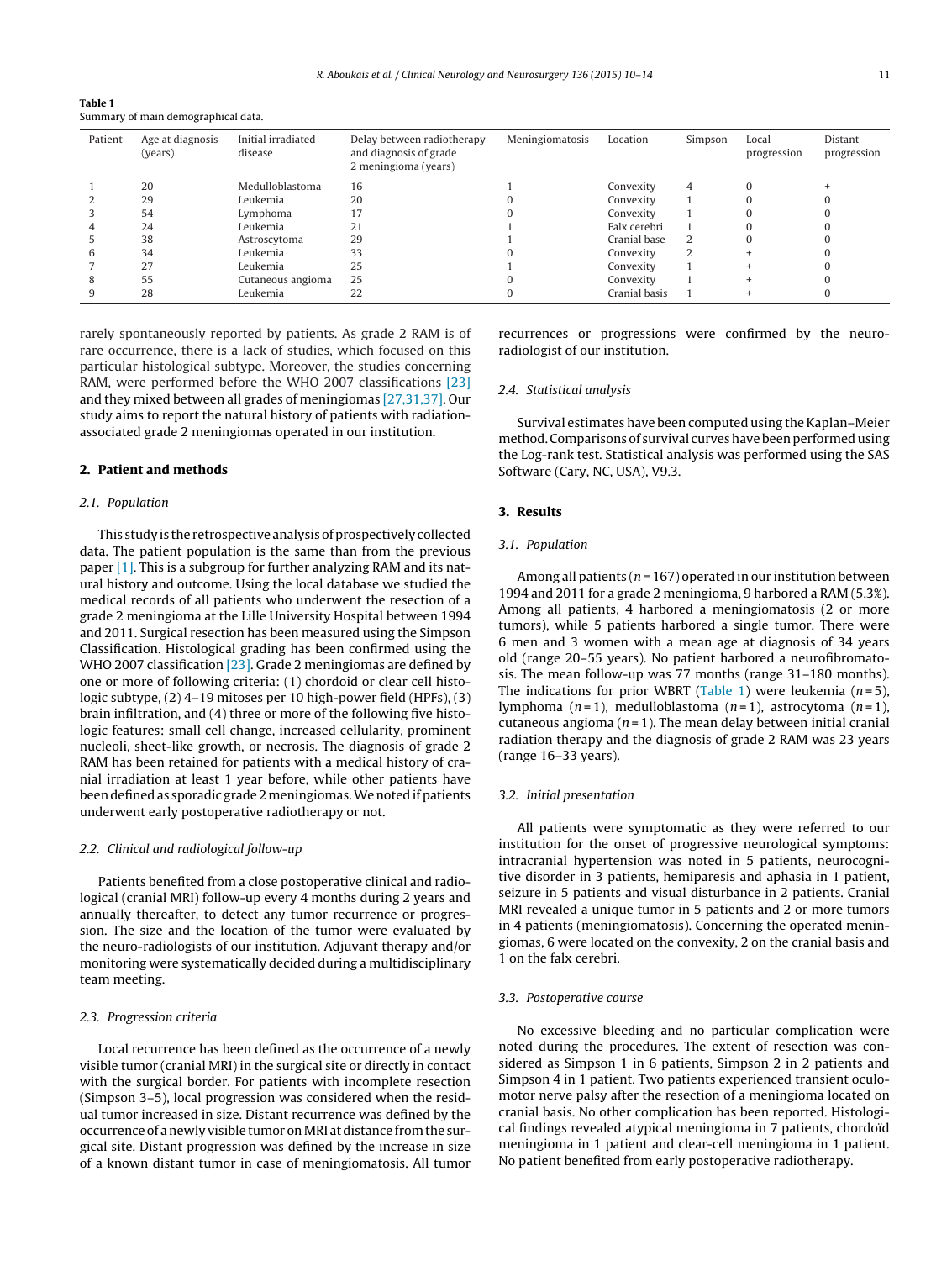<span id="page-2-0"></span>

**Fig. 1.** Progression free survival after surgery in patients with sporadic and radiationassociated grade 2 meningiomas.

#### 3.4. Recurrences and progressions

Among the 9 patients, 4 harbored a local recurrence, which required further therapies [\(Table](#page-1-0) 1). One patient (patient #6) developed a recurrence in contact with the surgical field 23 months after the Simpson 2 resection. He underwent a Gamma knife Radiosurgery (GKS) (14 Gy on marginal isodose 50%). The tumor remained stable at the last 24 months follow-up. The second patient (patient #7), who harbored a meningiomatosis developed a local recurrence 35 months after the Simpson 1 surgical resection of a meningioma located on the convexity, while other tumors remained stable. She underwent a new surgical resection (Simpson 2). At 24 months she harbored a new local recurrence treated by GKS (15 Gy on marginal isodose 50%). Unfortunately, the tumor grew rapidly 24 months after the GKS. Her general condition worsened and she refused any new therapy. She died few months later. The third patient (patient #8) developed a local recurrence 47 months after the Simpson 1 resection of a convexity meningioma. He underwent a new Simpson 1 surgical resection followed by a fractionated radiation therapy (54 Gy), and the follow-up remained uneventful at 72 months. The fourth patient (patient #9) underwent the Simpson 1 resection of a cranial basis meningioma. A local recurrence occurred at 24 months requiring a new Simpson 4 surgical resection. The remnant tumor was early treated by GKS (15 Gy), as it was located on the Galen vein and as the size allowed such procedure (lower than 3 cm in diameter). The tumor remained stable at a follow up of 36 months. For these 4 patients, no complication related to the adjuvant therapies has been reported during the follow-up. Using the Kaplan Meier method (Fig. 1), we compared the local progression free survival of patients with grade 2 RAM  $(n = 9)$  to patients with sporadic grade 2 meningioma followed in our institution during the period of inclusion. We separated patients who underwent surgical resection alone ( $n = 132$ ) to those who underwent surgical resection followed by early radiotherapy  $(n=26)$ . Concerning, sporadic grade 2 meningiomas, patients who benefited from early postoperative radiation therapy had a significantly longer median PFS (not reached vs 59 months,  $p = 0.021$ ). Despite the lack of statistical significance due to the small number of patients with grade 2 RAM, the prognosis of grade 2 RAM

appears to be similar to the prognosis of patients with sporadic grade 2 meningioma who have not benefited from early postoperative radiation therapy.

Distant recurrence has been recorded for only one patient (patient #1). This patient underwent the Simpson 4 resection of a meningioma located on the right convexity. The remnant tumor remained stable without any adjuvant therapy at 180 months of follow-up. At 110 months of follow-up, the patient developed a new tumor, located on the left convexity, which benefited from a complete surgical resection (Simpson 1). The follow-up is still uneventful at 180 months.

### **4. Discussion**

#### 4.1. Demographical characteristics

Grade 2 RAM is a rare but life-threatening disease, which generally occurs many years after the initial cranial irradiation, whatever its indication. No series focused only on grade 2 RAM and their risk of occurrence is still to be defined after radiation therapy. Grade 2 RAM are characterized by younger age at presentation. The mean age at diagnosis of patient with sporadic grade 2 meningiomas is almost 50 years [\[1,2,11\].](#page-3-0) In patients with RAM, the age at diagnosis is related to the age of cranial irradiation. In our series, the mean age at diagnosis was 34 years. This is related to the fact that lot of patients underwent cranial prophylaxis irradiation in childhood in order to treat leukemia  $[13]$ . The usual irradiation doses were around between 12 and 18 Gy according to those reported in the literature [\[32,36\].](#page-4-0) RAM are also characterized by a higher male-to-female ratio and by biologically more aggressive histological variants compared to primary spontaneous meningiomas [\[35\].](#page-4-0) On the other side, sporadic meningiomas are known to occur preferentially in women with a reported sex ratio of 2:1 [\[23\].](#page-4-0) This is especially true for grade 1 meningiomas. Indeed, the role of hormonal factors is likely to be less important in sporadic grade 2 meningiomas, probably due to the presence of less mature cells with lower quantity of hormonal receptors  $[40]$ . Many series of sporadic grade 2 meningiomas confirmed a balanced sex ratio between men and women [\[1,2\].](#page-3-0) Despite the lack of clear evidence, grade 2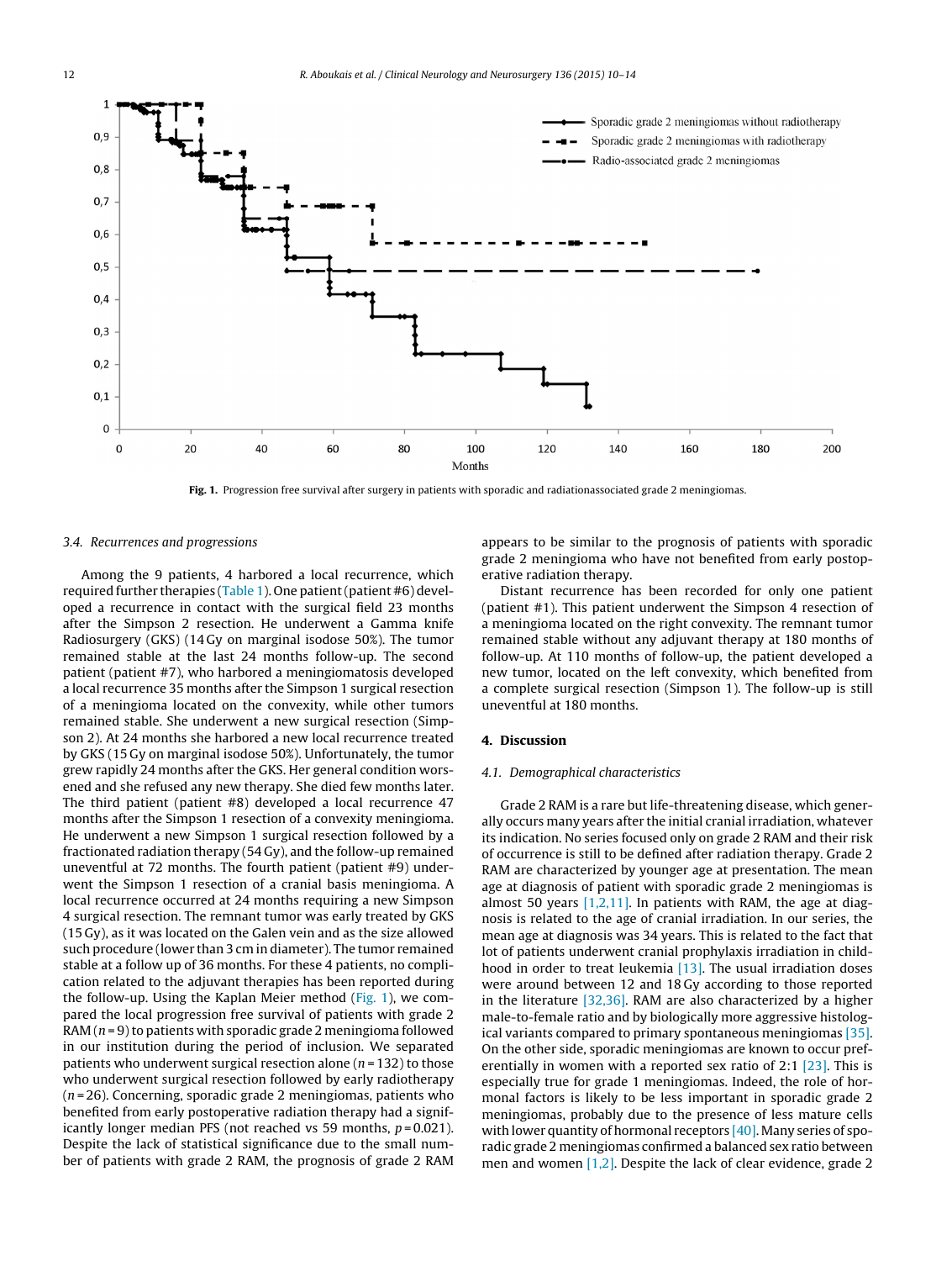<span id="page-3-0"></span>RAM appears in the same manner to occur preferentially in men [\[37\].](#page-4-0) Our series included 6 men for only 3 women. This data, which remains to be confirmed, is important to be considered, since some authors argued that the prognosis of intracranial meningiomas is more pejorative in men, whatever the histological grade [\[9\].](#page-4-0)

Multiple locations were also more common in the RAM [\[27,33\].](#page-4-0) In our series, among the 9 patients, 4 patients harbored radiationassociated meningiomatosis [\(Table](#page-1-0) 1), 1 of them being operated in 2 different progressive tumor locations. RAM should then not be considered as a focal disease since all irradiated meninges are concerned.

There is also a difference in genetic mutations between RAM and sporadic meningiomas [\[34\].](#page-4-0) Nevertheless, the NF2 gene mutations may not play an important role in RAM compared to sporadic meningiomas [\[17\].](#page-4-0)

## 4.2. Latency period of grade 2 RAM

The diagnosis should be considered in patients with a medical history of cranial irradiation. In Europe, cranial irradiation has been usually performed for the treatment of acute leukemia, retinoblastoma, tinea capitis or previous brain tumor. Many authors reported a long delay between radiation therapy and the occurrence of RAM [\[5\],](#page-4-0) and some authors recorded a delay of 63 years [\[21\].](#page-4-0) In our series the mean delay was 23 years (range 16–33 years). The latency period can indeed be rarely less than 5 years, especially when cranial irradiation has been performed during childhood [\[28\].](#page-4-0) Nevertheless, Choudhary [\[8\]](#page-4-0) reported a case of 11-year-old boy, who developed a grade 2 RAM 14 months after a cranial irradiation performed for the treatment of a medulloblastoma. Some authors emphasized that the latency period is shorter when the age at cranial irradiation was lower than 5 years, especially for high grade RAM [\[37\].](#page-4-0) Paulino presented a recent meta-analysis of RAM whatever the grade, including 143 patients from 66 studies. He suggested that a short latency period was associated to male patient, initial diagnosis of leukemia and high dose of irradiation [\[28\].](#page-4-0) In our series, dedicated only to grade 2 meningiomas, the latency period was longer (23 years). Even if many patients underwent radiation therapy during childhood (1–9 years old) for the treatment of leukemia, no short latency period has been recorded. This result is in disagreement with Paulino's study ([Table](#page-1-0) 1). Hence these patients require long-term clinical and radiological monitoring to detect tumor occurrence as early as possible in order to optimize treatment option.

#### 4.3. Treatment of grade 2 RAM

Although, many authors demonstrated a higher recurrence rate in patients with grade 2 meningiomas, surgery remains the mainstay treatment. However, the extend of resection appears to have low influence in progression free survival, as reported by many series [1]. The dural infiltration is more diffuse in grade 2 meningiomas compared to grade 1 meningiomas, which may explain that resection could often be incomplete despite the surgeon's opinion. Indeed, in our series local progression occurred in 3 patients for whom surgical resection has been considered Simpson 1. Other adjuvant therapeutic tools, such as radiation therapy or radiosurgery, should be considered early after surgery. Committees of neuro-oncology now propose to carry out external radiation therapy at an early stage in patients carrying sporadic grade 2 meningiomas which underwent complete resection or not [\[12,26\].](#page-4-0) However, prospective randomized studies are required [\[30\].](#page-4-0) Nevertheless, two major controversies exist concerning irradiation of grade 2 RAM. First, radiation therapy is considered to be the cause of the disease  $[25]$ . However, it is well-known that radiationassociated tumors occur preferentially for low doses (<20 Gy), generally applied for the treatment of leukemia [\[38\].](#page-4-0) Postoperative irradiation of grade 2 meningiomas requires "therapeutic doses" (50–60 Gy) [1,12], that are less likely to induce such tumorigenic side effects. Secondly, cranial re-irradiation is still disputed  $[18]$ as it can induce various brain damages. In recent years, cranial re-irradiation has been considered as a valuable option for the treatment of various brain lesions such metastasis, gliomas, and medulloblastoma [\[4,24,39\].](#page-4-0) In these indications, irradiation must be as conformal as possible, to preserve normal brain tissue. Moreover, dose and fractionation should be evaluated according to the data of the first procedure, which must be searched rigorously. In our prior study, patients with sporadic grade 2 meningiomas harbored a better local control when early postoperative radiotherapy was performed [\(Fig.](#page-2-0) 1)[1]. In the present study, it was likely that grade 2 RAM and sporadic grade 2 meningioma without postoperative radiation therapy had the same postoperative prognosis. As for grade 2 sporadic meningiomas, it is likely that the local control could be improved with early postoperative radiotherapy. In our series, a fractionated radiation therapy has been performed early after the second surgery in patient #8. Tumor control was still obtained 5 years after the second treatment without radiation induced side effects. When technically feasible, postoperative radiation therapy should be discussed as an additional tool in the management of this severe disease. Radiosurgery is another therapeutic tool for tumors of limited size that can be performed at different time of their management [\[16\].](#page-4-0) It can be proposed immediately after incomplete surgical resection, to enhance the local tumor control [\[15,20\].](#page-4-0) This combined treatment can be proposed deliberately to limit the functional risk of surgery, especially for tumors located in critical areas [\[22\].](#page-4-0) During follow-up, radiosurgery can be performed for local tumor progression or for distant progression in patients with meningiomatosis. The efficiency of radiosurgery in patients with grade 2 meningiomas has been well reported by many authors [\[3,6,19\].](#page-4-0) They advocated applying higher doses, similar to those applied for malignant tumors. Radiosurgery can be recommended, even if the patient harbors a history of brain irradiation but its role in the management of RAM is under evaluation [\[22\].](#page-4-0)

However, the effectiveness of target therapies or chemotherapies should be better defined in the future and these treatments might play an important role in the management of patients with grade 2 meningiomas [\[22\].](#page-4-0)

A larger study, including any grade of RAM would be useful to better analyze the clinical characteristics of these patients and define clear therapeutic options.

## **5. Conclusion**

Grade 2 RAM is a severe radiation-associated disease occurring preferentially in younger male patients, with a mean delay of 23 years after initial radiation exposure, for which surgery remains the mainstay treatment. The postoperative local control appears to be similar to sporadic grade 2 meningiomas. The high potential of tumor progression often requires postoperative adjuvant therapeutic tools. Thus, new conformal radiation therapy should be discussed in some cases and the role of radiosurgery is still to be better defined.

#### **Conflict of interest**

None.

#### **References**

[1] [Aboukais](http://refhub.elsevier.com/S0303-8467(15)00191-2/sbref0205) [R,](http://refhub.elsevier.com/S0303-8467(15)00191-2/sbref0205) [Baroncini](http://refhub.elsevier.com/S0303-8467(15)00191-2/sbref0205) [M,](http://refhub.elsevier.com/S0303-8467(15)00191-2/sbref0205) [Zairi](http://refhub.elsevier.com/S0303-8467(15)00191-2/sbref0205) [F,](http://refhub.elsevier.com/S0303-8467(15)00191-2/sbref0205) [Reyns](http://refhub.elsevier.com/S0303-8467(15)00191-2/sbref0205) [N,](http://refhub.elsevier.com/S0303-8467(15)00191-2/sbref0205) [Lejeune](http://refhub.elsevier.com/S0303-8467(15)00191-2/sbref0205) [JP.](http://refhub.elsevier.com/S0303-8467(15)00191-2/sbref0205) [Early](http://refhub.elsevier.com/S0303-8467(15)00191-2/sbref0205) [postoperative](http://refhub.elsevier.com/S0303-8467(15)00191-2/sbref0205) [radiotherapy](http://refhub.elsevier.com/S0303-8467(15)00191-2/sbref0205) [improves](http://refhub.elsevier.com/S0303-8467(15)00191-2/sbref0205) [progression](http://refhub.elsevier.com/S0303-8467(15)00191-2/sbref0205) [free](http://refhub.elsevier.com/S0303-8467(15)00191-2/sbref0205) [survival](http://refhub.elsevier.com/S0303-8467(15)00191-2/sbref0205) [in](http://refhub.elsevier.com/S0303-8467(15)00191-2/sbref0205) [patients](http://refhub.elsevier.com/S0303-8467(15)00191-2/sbref0205) [with](http://refhub.elsevier.com/S0303-8467(15)00191-2/sbref0205) [grade](http://refhub.elsevier.com/S0303-8467(15)00191-2/sbref0205) [2](http://refhub.elsevier.com/S0303-8467(15)00191-2/sbref0205) [meningioma.](http://refhub.elsevier.com/S0303-8467(15)00191-2/sbref0205) [Acta](http://refhub.elsevier.com/S0303-8467(15)00191-2/sbref0205) [Neurochir](http://refhub.elsevier.com/S0303-8467(15)00191-2/sbref0205) [2013;155:1385–90,](http://refhub.elsevier.com/S0303-8467(15)00191-2/sbref0205) [discussion](http://refhub.elsevier.com/S0303-8467(15)00191-2/sbref0205) [1390.](http://refhub.elsevier.com/S0303-8467(15)00191-2/sbref0205)